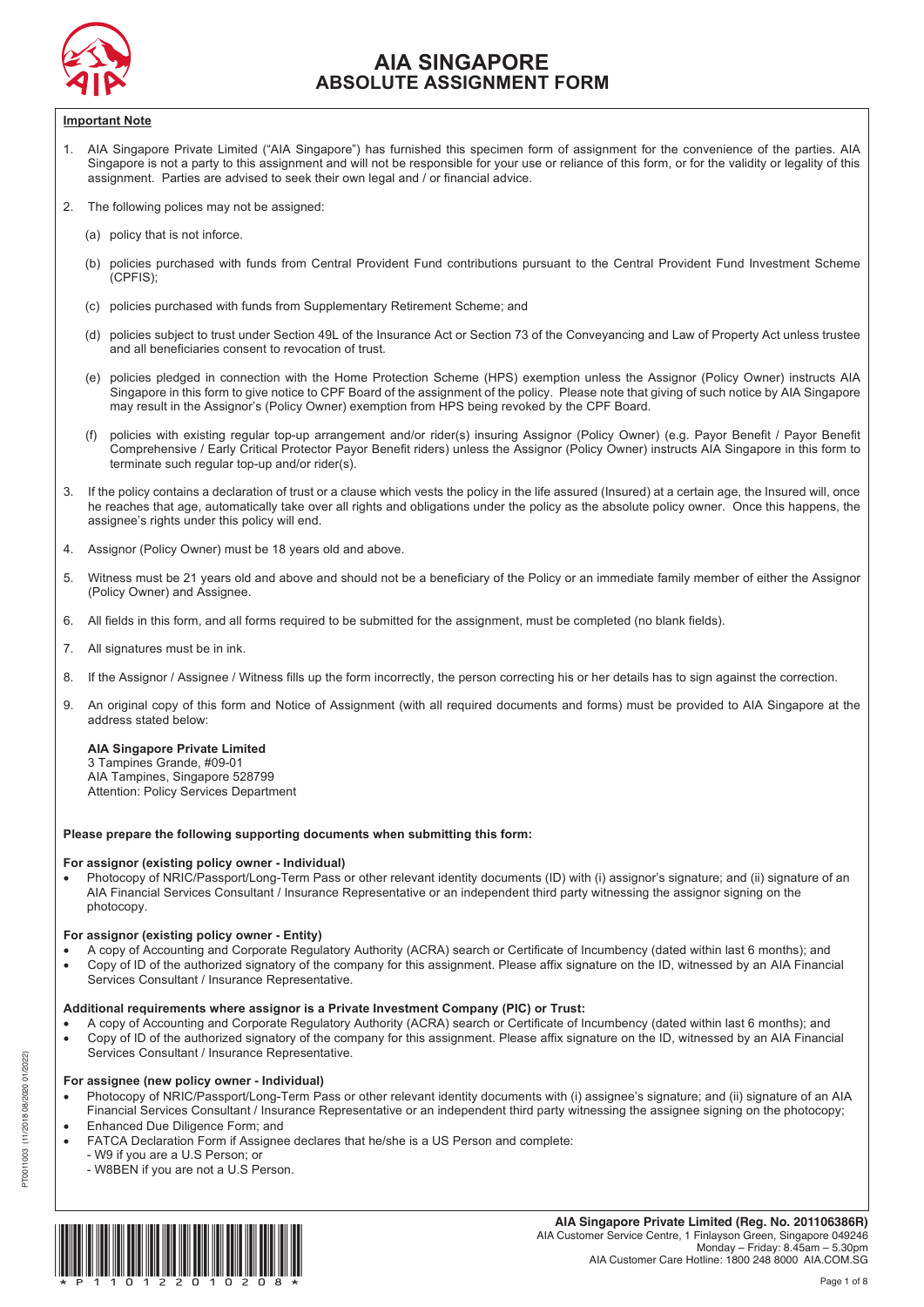### CRS Self-Certification form;

- (Note: 1. The assignee to submit CRS Individual Self Certification Form.
	- 2. Proof of Residential Address if your ID does not contain your residential address. We accept letters from government agency/ bank statement/ utility/ telephone bills addressed to you (dated within the last 6 months).

### **For assignee (new policy owner - Entity)**

- Copy of Accounting and Corporate Regulatory Authority (ACRA) search or Certificate of Incumbency; copy of ID of the authorized signatory for this assignment. Please affix signature on the ID, witnessed by an AIA Financial Services Consultant / Insurance Representative;
- Enhanced Due Diligence Form;
- FATCA Declaration Form if Assignee declares that it is a US Person and complete:
	- W9 if Assignee is a U.S Person; or
	- W8BEN-E if Assignee is not a U.S Person.
- CRS Entity Self-Certification Form;
- CRS Controlling Person Self-Certification Form. To be completed by all Controlling Person(s) of an entity that is a Passive NFE; and
- Certified True Copy of Authorised Signatory List

### **Additional requirements where assignee is a Private Investment Company (PIC):**

- Corporation Authorisation Form;
- True Copy of Accounting and Corporate Regulatory Authority (ACRA) search or Certificate of Incumbency (dated within last 6 months)
- A Certified True Copy of Minutes of Board Meeting/ Board Resolution (dated within the last 6 months);
- A Certified True Copy of Certificate of Incorporation;
- A Certified True Copy of Certificate of Good Standing.

#### **Additional requirements where assignee is a Trust Entity/ Private Investment Company with overlaying trust:**

- Verification of Trust Form;
- Trust Deed or First & Last Page of Trust Agreement;
- Photocopy of NRIC/Passport/Long-Term Pass or other identity document (ID) of all settlor(s) & Trust Protector(s)

| <b>Details of Policy being Assigned</b> |                          |
|-----------------------------------------|--------------------------|
| Policy number                           |                          |
| Name of Insured (per NRIC/Passport/FIN) | NRIC/Passport number/FIN |

| <b>Details of Assignor (Existing Policy Owner)</b>                                                                                                                                                                                                                                                                                                               |                                                     |  |  |  |
|------------------------------------------------------------------------------------------------------------------------------------------------------------------------------------------------------------------------------------------------------------------------------------------------------------------------------------------------------------------|-----------------------------------------------------|--|--|--|
| Name (per NRIC/Passport/FIN/ACRA business profile)                                                                                                                                                                                                                                                                                                               | NRIC/Passport number/FIN/Unique Entity Number (UEN) |  |  |  |
| Contact Details (Country Code) (Area Code + Telephone number)                                                                                                                                                                                                                                                                                                    |                                                     |  |  |  |
| Mobile:<br>Office:                                                                                                                                                                                                                                                                                                                                               | Home:                                               |  |  |  |
| <b>Termination of Reqular Top-Up and/or Rider(s)</b>                                                                                                                                                                                                                                                                                                             |                                                     |  |  |  |
| □I, the Assignor, hereby instruct AIA Singapore Private Limited to terminate any existing regular top-up arrangement and/or rider(s) that insures<br>the Policy Owner (the Assignor) (if any) under this Policy, in order for AIA Singapore Private Limited to perform the Absolute Assignment of the<br>abovementioned policy to the Assignee named thereafter. |                                                     |  |  |  |
| <b>GIRO / Credit Card Arrangement</b>                                                                                                                                                                                                                                                                                                                            |                                                     |  |  |  |
| <b>GIRO Arrangement</b><br>Is there any existing GIRO arrangement including Loan repayment, if any, for this Policy?<br><b>No</b><br>$\mathbf{L}$<br>Yes<br>If yes, the Assignor, hereby instructs AIA Singapore Private Limited ("AIA Singapore") to                                                                                                            |                                                     |  |  |  |
| $\Box$ Retain<br>$\Box$ Terminate the existing arrangement including Loan repayment, if any.                                                                                                                                                                                                                                                                     |                                                     |  |  |  |
| <b>Credit Card Deductions Arrangement</b><br>Is there any recurring Credit Card deductions arrangement for this Policy?<br>If yes, the Assignor, hereby instructs AIA Singapore Private Limited ("AIA Singapore") to<br>Retain<br>Terminate the existing Credit Card deductions arrangement                                                                      | $\Box$ Yes<br>∣No                                   |  |  |  |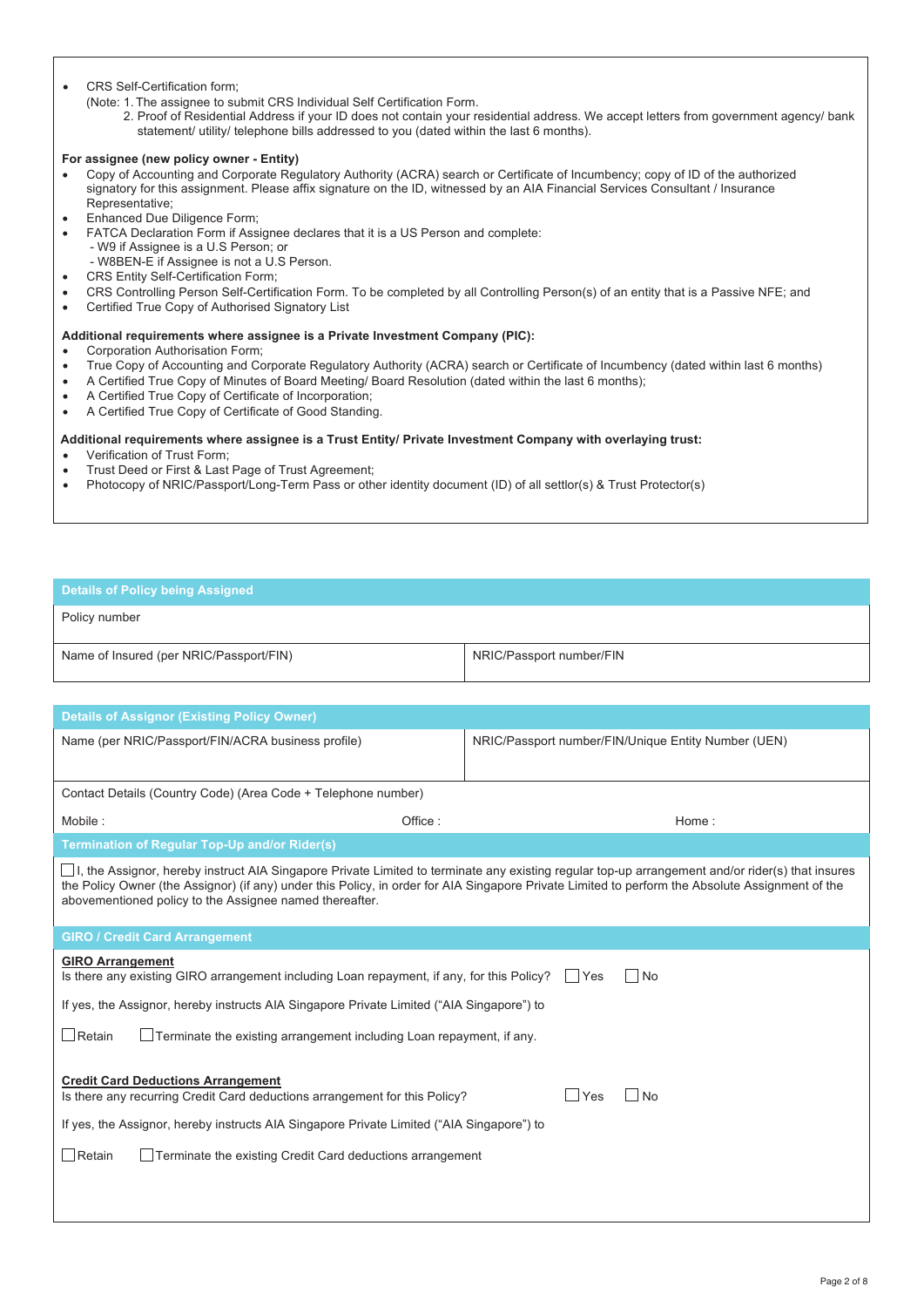| <b>Details of Assignee (New Policy Owner) ##</b>                                                                                                                          |                                                        |                                                     |  |  |
|---------------------------------------------------------------------------------------------------------------------------------------------------------------------------|--------------------------------------------------------|-----------------------------------------------------|--|--|
| Name (per NRIC/Passport/FIN/ACRA business profile)                                                                                                                        | NRIC/Passport number/FIN/Unique Entity<br>Number (UEN) | Date of Birth/Date of<br>Incorporation (dd/mm/yyyy) |  |  |
| Contact Details (Country Code) (Area Code + Telephone number)                                                                                                             |                                                        |                                                     |  |  |
| Office:<br>Mobile:                                                                                                                                                        | Home:                                                  |                                                     |  |  |
| Mailing Address (All policy correspondences only for this policy will be sent to the address on your ID unless a different<br>address is indicated here.)                 |                                                        | Country                                             |  |  |
|                                                                                                                                                                           |                                                        | Postal Code                                         |  |  |
| Are you now, or previously was, an AIA Financial Services Consultant (FSC) or AIA Financial Adviser (FA)? □ No □ Yes, FSC Code:                                           |                                                        |                                                     |  |  |
| If yes, please state your relationship with the Assignor:                                                                                                                 |                                                        |                                                     |  |  |
| ""Please note that the Assignee is required to complete and submit the POS Enhanced Due Diligence Form, FATCA Declaration Form and<br><b>CRS Self-Certification Form.</b> |                                                        |                                                     |  |  |

| Payor Details (to be completed by Assignee)                                                                                                                                   |           |                                    |
|-------------------------------------------------------------------------------------------------------------------------------------------------------------------------------|-----------|------------------------------------|
| Will premium payment for the policy be made by the Assignee? $\Box$ Yes                                                                                                       | $\Box$ No | Not Applicable - Fully Paid policy |
| If No, please complete the following:                                                                                                                                         |           |                                    |
| (a) Name of Payor                                                                                                                                                             |           |                                    |
| Please provide<br>(i) Copy of Payor's identification document.<br><b>OR</b><br>(ii) Evidence of Incorporation, Ownership and<br>Shareholdings (where the Payor is a Company). |           |                                    |
| (b) Principal Business or<br>Occupation of the Payor                                                                                                                          |           |                                    |
| (c) Address of the Payor                                                                                                                                                      |           |                                    |
| (d) Relationship to the Assignee                                                                                                                                              |           |                                    |
| (e) Source of Funds                                                                                                                                                           |           |                                    |

In consideration for payment made by the Assignee to the Assignor, I/we, the Policy Owner (Assignor) hereby assign and transfer to the above named Assignee (which shall include his executors, administrators and assigns), the full benefit of all moneys assured or to become payable by or under the aforementioned policy (the "Policy") issued by AIA Singapore Private Limited ("AIA Singapore") detailed below. This Assignment is inclusive of the cash surrender and loan value of the Policy and any dividends that may be declared upon the Policy from time to time. I/We hereby declare that:

1) The Policy: \_\_\_\_\_\_\_\_\_\_\_\_\_\_\_\_\_\_\_\_\_\_\_\_\_\_\_\_\_\_\_\_(policy number) is issued by AIA Singapore;

|             | 2) Reason for assignment (tick one only): |  |  |
|-------------|-------------------------------------------|--|--|
| $\Box$ Gift |                                           |  |  |

| I<br>- 3<br>۰.<br>M. |  |
|----------------------|--|
|                      |  |
|                      |  |

 $\Box$  Sale

 $\Box$  Others (please specify):

3) Payment by Assignee S\$ (To be completed if reason for assignment is Sale or Others)

- 4) Relationship between Assignor and Assignee:
- 5) I/We have not and will not do or knowingly cause anything to be done which may render the Policy void or voidable or prevent the Assignee from receiving or be deprived of the right to receive the moneys assured or to become payable under the Policy;
- 6) With effect from the date of this Assignment, a receipt signed or any payment received by the Assignee shall fully discharge AIA Singapore from its liabilities and obligations under the Policy in respect of which the receipt or payment is given;

7) I/We understand that a revocable nomination made under Section 49M(7) of the Insurance Act, Chapter 142, Singapore is deemed revoked if the policy owner assigns, encumbers or otherwise deals with the relevant policy or any interest under the relevant policy (applicable if nominations pursuant to Section 49M(2) of the Insurance Act was made previously);

8) I am not an undischarged bankrupt and to my knowledge, there are no current, pending or threatened bankruptcy proceedings against me (For individuals);

9) No winding up petition has been presented and that there are no winding up proceedings (whether voluntary or otherwise) or winding up order made in respect of us (For entities);

- 10) I/We hereby acknowledge that if the Assignor and Assignee sign on different dates for this absolute assignment, the date of assignment shall be the date set out next to the Assignor's signature;
- 11) I/We hereby acknowledge and agree that once the Policy is assigned, the Assignor loses all rights to benefits under the Policy, the Assignee will receive all future correspondence on the Policy, and all future benefits and/or payment will be payable to the Assignee;

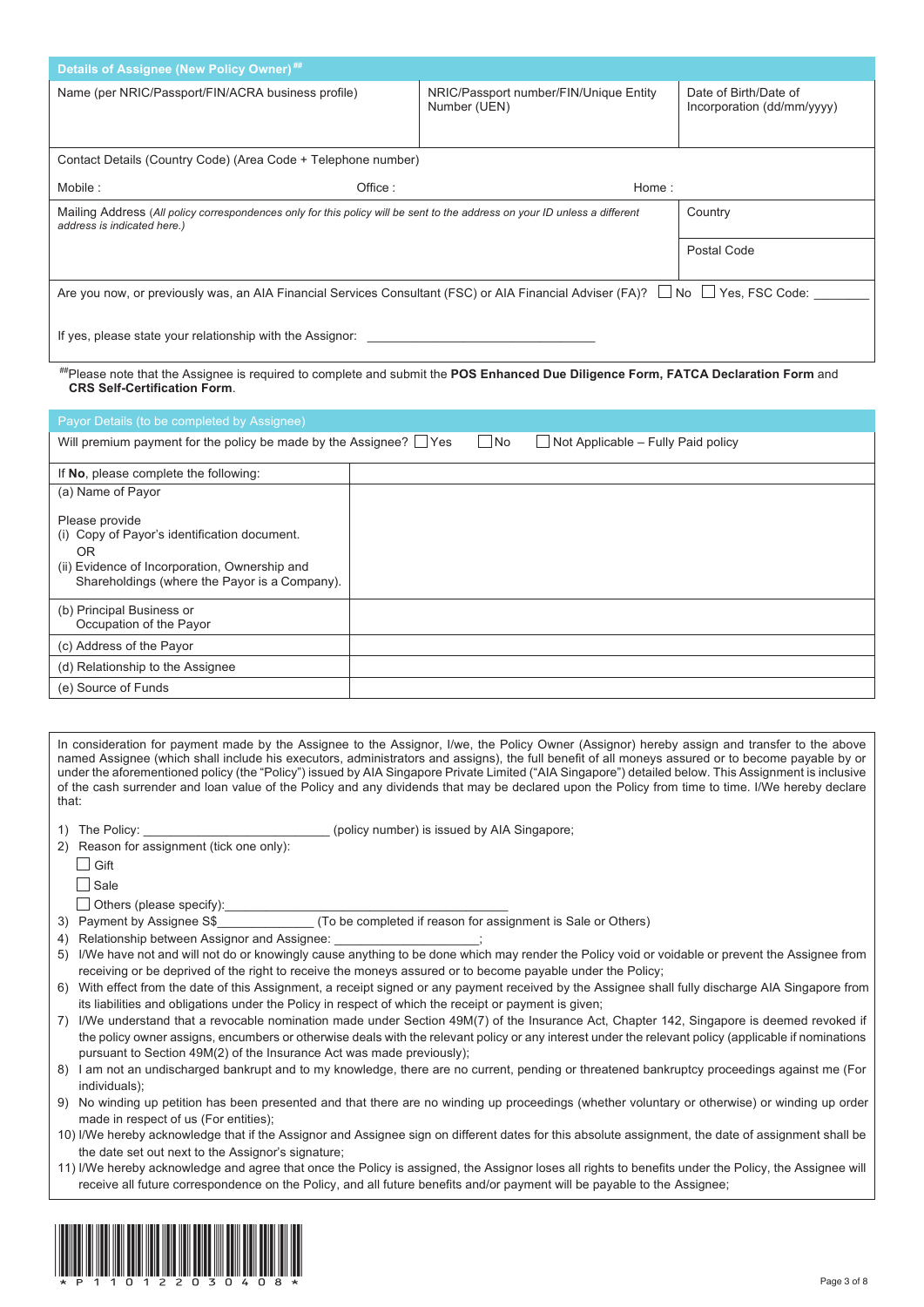- 12) I/We understand and agree that AIA Singapore is entitled not to accept or process this application/form should a person connected with the relevant Policy be found to be a Prohibited Person, meaning a person or entity (including any director or direct / indirect shareholder or person having executive authority or natural persons appointed to act on my/our behalf, beneficiaries or my/our beneficial owners or beneficiaries' beneficial owners therein) subject to any laws, regulations and/or sanctions administered by any regulatory authorities in any country, which have the effect of prohibiting AIA Singapore from providing insurance coverage, transacting business with or otherwise offering any economic benefits to me/us or any other beneficiaries or assignees under the relevant Policy, and the decision of AIA Singapore shall be final. I/We further agree that in the event that AIA Singapore becomes aware subsequently that a person connected with the relevant Policy has become a Prohibited Person, AIA Singapore may block and/or terminate the relevant Policy, including but not limited to, making or receiving any payments under the relevant Policy. As an ongoing obligation, I/we will immediately inform AIA Singapore if there are any changes to the identities, status/constitution/establishment, particulars and identification documents of these persons. If an application/form is accepted or processed by AIA Singapore despite a person connected with the relevant Policy being a Prohibited Person, AIA Singapore shall be entitled to block and/or terminate the relevant Policy at any time, whether with effect from inception of the relevant Policy or otherwise;
- 13) I/We agree and consent to furnish any information and/or document(s) requested for by AIA Singapore for the purpose of processing this form, including but not limited to information and/or document(s) in connection with the paragraph above on Prohibited Persons, and further understand and agree that AIA Singapore is entitled not to accept or process this form should such requested information or document be withheld or is not furnished; and
- 14) I/We hereby authorise, agree and consent to AIA Singapore, its associated persons/organisations, its and their third party service providers and its and their representatives, whether within or outside Singapore (collectively "**AIA Persons**") to collect, use, disclose, store, retain and/or process (collectively, "**Use**") all personal data and information ("**Personal Data**") that had/has been provided to AIA Persons and/or that AIA Persons possess about me/us (whether from me/us or a third party), in the manner and for the purposes described in the AIA Personal Data Policy ("**PD Policy**"), including but not limited to, processing of this Application/form and/or to provide subsequent advice or services to me/us in relation to this Application/Policy/form/AIA Vitality Programme and/or any other existing or future policy/policies/programmes that I/we may hold/participate with AIA Singapore. Without prejudice to the foregoing, I/we agree to comply with the terms of the PD Policy, including where such PD Policy is amended from time to time by AIA Singapore in accordance with its terms. Where Personal Data of another person is disclosed by me/us, I/we represent and warrant that I/we have obtained the consent of the individual concerned, except to the extent such consent is not required under relevant laws: (i) to collect such Personal Data; (ii) to disclose such Personal Data to the AIA Persons; and (iii) for the AIA Persons to Use such Personal Data in the manner and for the purposes described in the PD Policy. I/We hereby specifically waive (on our own behalf and on behalf of each such other person, and I/we represent and warrant that such other person has granted me/us authority to so waive) any right to bring a claim of any nature against any of the AIA Persons in respect of any above-mentioned Use and/or any Use of Personal Data in the nature of or for any of the purposes described above or in the PD Policy. I/We hereby agree to indemnify AIA Persons for all losses and damages that AIA Persons may suffer in the event that I/we are in breach of any representation and warranty provided by me/us herein. This authorisation shall bind my/our successors and assignees, and remains valid, notwithstanding death, irrespective of whether or not my/our Application/form is accepted by AIA Singapore. A photocopy of this authorisation shall be valid and effective as the original.
- 15) This absolute assignment is governed by and construed in accordance with the laws of the Republic of Singapore.

IN WITNESS WHEREOF, we, the Policy Owner/Assignor and the Assignee have set our hands on the date stated below.

| Signature of Policy Owner/Assignor<br>(or authorised signatory(ies)) |                                                        | Signature of Assignee<br>(or authorised signatory(ies)) |                                               |
|----------------------------------------------------------------------|--------------------------------------------------------|---------------------------------------------------------|-----------------------------------------------|
|                                                                      |                                                        |                                                         |                                               |
|                                                                      |                                                        |                                                         |                                               |
| Date                                                                 | (dd/mm/yyyy)                                           | Date                                                    | (dd/mm/yyyy)                                  |
| Signature of Witness<br>(or authorised signatory(ies))               |                                                        | Signature of Witness<br>(or authorised signatory(ies))  |                                               |
|                                                                      |                                                        |                                                         |                                               |
| Date                                                                 | (dd/mm/yyyy)                                           | Date                                                    | (dd/mm/yyyy)                                  |
| Name of Witness (per NRIC) :                                         |                                                        |                                                         |                                               |
| NRIC No.                                                             |                                                        | NRIC No.                                                |                                               |
| Contact No.                                                          | <u> 1980 - Jan Barnett, fransk politiker (d. 1980)</u> | Contact No.                                             | <u> 1980 - Jan Barbara Barbara, maso a se</u> |
| Address                                                              |                                                        | Address                                                 |                                               |
|                                                                      |                                                        |                                                         |                                               |

#### **Notice of Assignment**

To: AIA Singapore Private Limited

- 1. I/We, the Assignee, hereby give you notice of the absolute assignment of the Policy mentioned above issued by AIA Singapore Private Limited ("AIA Singapore").
- 2. I/We hereby acknowledge that if the Assignor and Assignee signed on different dates for the absolute assignment, the date of the assignment shall be the date set out next to the Assignor's signature.
- 3. I/We understand that AIA Singapore does not assume any responsibility for the validity, legality or effect of the Assignment.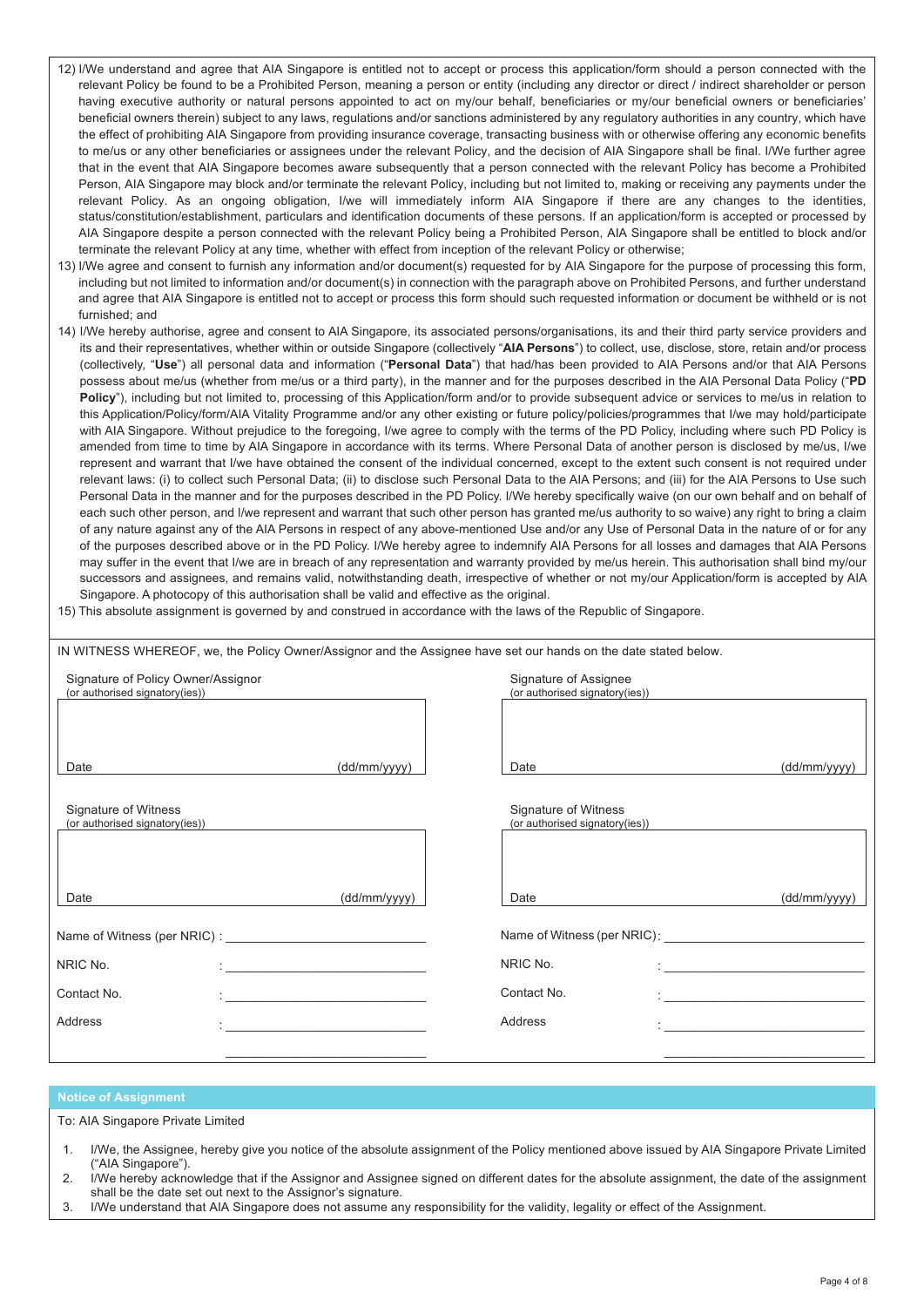- 4. I/We understand that AIA Singapore shall not be bound by the assignment unless it has received this notice of assignment. However, AIA Singapore reserves the right to not to acknowledge the notice of assignment until all required documents and forms are provided and in order. I/We understand that AIA Singapore shall not be bound by the assignment unless it has received this notice of assignment. However, AIA
- 5. I/We hereby hold AIA Singapore free of any liability or responsibility for any payments made to the Assignor and carrying out its other obligations to the Assignor prior to the receipt of this Notice of Assignment. I/We hereby hold AIA Singapore free of any liability or responsibi

Yours sincerely,

| Signature of Assignee<br>(or authorised signatory(ies) |              |
|--------------------------------------------------------|--------------|
|                                                        |              |
|                                                        |              |
|                                                        |              |
| Jate                                                   | (dd/mm/yyyy) |

#### **Declarations, Authorisations and Consents**

# **Declarations, Authorisations and Consents 1. Declaration on U.S. Person Status (by Assignee)**

on behalf of a U.S. person. I/We understand that AIA Singapore, believing this statement to be true, will rely on it and act on it. In the event this statement is false, AIA Singapore reserves the right and shall be entitled to cancel or terminate this Policy/Policies and pay reasonable compensation to me/us in consideration of such cancellation or termination as may be required under Singapore laws. I/We hereby declare and agree that I am/we are not a "U.S. person" for U.S. federal income tax purposes and that I am/we are not acting for, or

I/We agree to indemnify AIA Singapore in respect of any false or misleading information regarding my/our "U.S. person" status for U.S. federal income tax purposes. The intervention regarding my/our "U.S. person" status for any false or misleading my/our  $\mu$ I/We agree to notify AIA Singapore within 30 days of any change in my/our status as a U.S. person for the purposes of U.S. federal income tax.

I/We hereby declare and agree that I am/we are a "U.S. person" for U.S. federal income tax purposes.

I/We agree to indemnify AIA Singapore in respect of any false or misleading information regarding my/our "U.S. person" status for U.S. federal Income tax purposes. The intervention regarding my/our "U.S. person" status for any false or misleading my/our  $\mu$ I/We agree to notify AIA Singapore within 30 days of any change in my/our status as a U.S. person for the purposes of U.S. federal income tax.

*Note: Please submit W-9 form to us.*

#### **2. Common Reporting Standard Declaration (by Assignee)**

(International Tax Compliance Agreements) (Common Reporting Standard) Regulations 2016 with reporting obligations to the Comptroller of Income Tax (Comptroller) under the Income Tax Act, Chapter 134, Singapore (Income Tax Act), and its regulations. I/We warrant that the information provided in this form is true, complete and correct and understand and agree that AIA Singapore will rely on such information given by me/us in fulfilling its reporting obligations to the Comptroller.  $\overline{\phantom{x}}$ I/We acknowledge that AIA Singapore Private Limited (AIA Singapore) is a reporting Singaporean financial institution as defined in the Income Tax (International Tax Compliance Agreements)(Common Reporting Standard) Regulations 2016 with reporting obligations to the Comptroller of Income<br>Tax (Comptroller) under the Income Tax Act, Chapter 134, Singapore (Income Tax A

has been provided to me/us directly or indirectly by the third party, and I/we know or have reason to believe that such information is not false or<br>misleading in any material particular. misleading in any material particular. Where I/we have furnished information concerning a third party (including but not limited to a Controlling Person), I/we confirm that such information

be prosecuted under the Income Tax Act for an offence which carries a penalty of a fine of up to S\$10,000 and/or imprisonment of up to two (2) years or such other penalties as may be prescribed under the Income Tax Act or its regulations, or any re-enactment or replacement thereof, at the time of commission of the offence. I/We understand and accept that should any information furnished by me/us be known to be false or misleading in any material particular, I/we may be prosecuted under the Income Tax Act for an offence which carries a penalty of a fine of up to S\$10,000 and/or imprisonment of up to two (2)<br>years or such other penalties as may be prescribed under the Income Tax Act or

#### (For individuals)

I/We further undertake to notify AIA Singapore within 30 days of any change to my/our country of residence for tax purposes or TIN (if any), and to complete, sign and submit to AIA Singapore my/our relevant particulars in the format prescribed by AIA Singapore in order for it to fulfil its reporting obligations under the Income Tax Act. I/we further undertake to provide AIA Singapore any documents and information that may be reasonably required in relation to the change of my/our country of residence for tax purposes. complete, sign and submit to AIA Singapore my/our relevant particulars in the format prescribed by AIA Singapore in order for it to fulfil its reporting<br>obligations under the Income Tax Act. I/we further undertake to provi

#### (For entities and other non-individuals)

I/We further undertake to notify AIA Singapore within 30 days of any change to the Assignee's or a Controlling Person's country of residence for tax purposes or TIN (if any) and to complete, sign and submit to AIA Singapore the relevant particulars of the Assignee or Controlling Person relating to such change in the format prescribed by AIA Singapore in order for it to fulfil its reporting obligations under the Income Tax Act. I/we further undertake to provide AIA Singapore any documents and information that may be reasonably required in relation to the change of the Assignee's or Controlling Person's country of residence for tax purposes.

(International Compliance Agreements) (Common Reporting Standard) Regulations 2016. Note: The term "Controlling Person" has the meaning given to it in the Common Reporting Standard in the Schedule to the Income Tax Act

residence contained in this form as applicable to all policies and products issued to the same person(s), and any information in any earlier selfcertification inconsistent with the information provided above will be disregarded for the purposes of fulfilling its reporting obligations to the comptroller. The inconsistent will be disregarded above with the purposes of fulfilling its reporting its reporting obligations to the purposes of fulfilling its reporting obligations to the purpose of fulfilling its repor I/We acknowledge and accept that AIA Singapore will rely on the self-certification relating to the Assignee's/Controlling Persons' country of tax Comptroller

*Note: Do note that a separate Self-Certification Form is required for the Assignee*

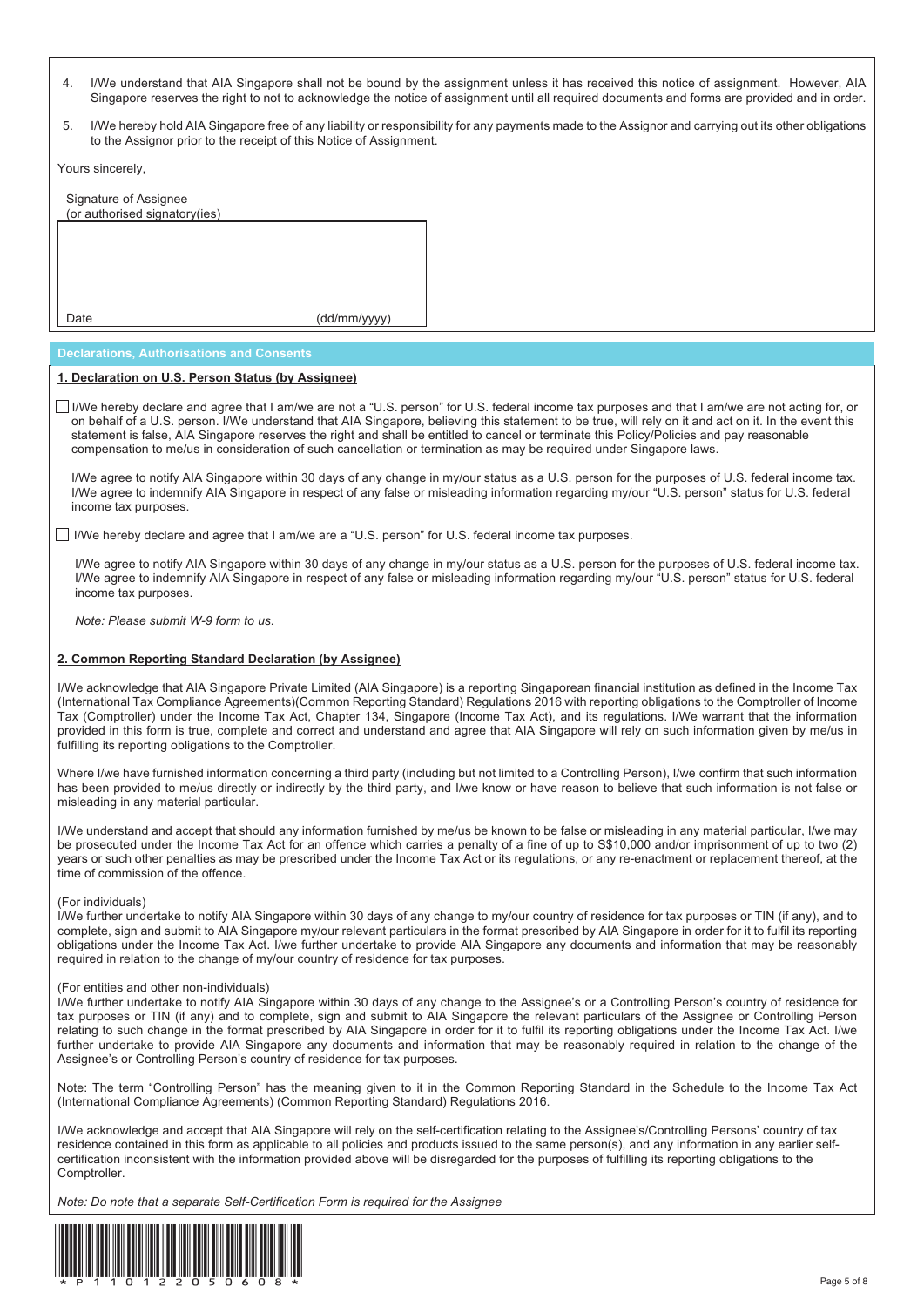#### **3. Personal Data Consent**

I/We hereby authorise, agree and consent to AIA Singapore, its associated persons/organisations, its and their third party service providers and its and their representatives, whether within or outside Singapore (collectively "**AIA Persons**") to collect, use, disclose, store, retain and/or process (collectively, "**Use**") all personal data and information ("**Personal Data**") that had/has been provided to AIA Persons and/or that AIA Persons possess about me/us (whether from me/us or a third party), in the manner and for the purposes described in the AIA Personal Data Policy ("**PD Policy**"), including but not limited to, processing of this Application/form and/or to provide subsequent advice or services to me/us in relation to this Application/ Policy/form/AIA Vitality Programme and/or any other existing or future policy/policies/programmes that I/we may hold/participate with AIA Singapore. Without prejudice to the foregoing, I/we agree to comply with the terms of the PD Policy, including where such PD Policy is amended from time to time by AIA Singapore in accordance with its terms. Where Personal Data of another person is disclosed by me/us, I/we represent and warrant that I/we have obtained the consent of the individual concerned, except to the extent such consent is not required under relevant laws: (i) to collect such Personal Data; (ii) to disclose such Personal Data to the AIA Persons; and (iii) for the AIA Persons to Use such Personal Data in the manner and for the purposes described in the PD Policy. I/We hereby specifically waive (on our own behalf and on behalf of each such other person, and I/we represent and warrant that such other person has granted me/us authority to so waive) any right to bring a claim of any nature against any of the AIA Persons in respect of any above-mentioned Use and/or any Use of Personal Data in the nature of or for any of the purposes described above or in the PD Policy. I/We hereby agree to indemnify AIA Persons for all losses and damages that AIA Persons may suffer in the event that I/we are in breach of any representation and warranty provided by me/us herein. This authorisation shall bind my/our successors and assignees, and remains valid, notwithstanding death, irrespective of whether or not my/our Application/form is accepted by AIA Singapore. A photocopy of this authorisation shall be valid and effective as the original.

#### **Additional Declarations**

I/We, the undersigned, confirm that:

- 1. I/We have read, understood and agreed to all the terms in this Absolute Assignment Form ("Form").
- 2. I/We understand that I/we cannot alter any of the wordings in this Form. Any attempt to do so will have no effect.
- 3. All details provided and declarations made in this Form are true, accurate and complete and I/we have not withheld any information. I/We undertake to inform AIA Singapore of any changes to the details. I/we have provided as soon as I/we become aware of such changes. I/We accept full responsibility for the details provided in this Form, whether written by me or by anyone else on my/our behalf.
- 4. I/We am/are not an undischarged bankrupt and no bankruptcy application (including any statutory order) or order has been made against me/us.
- 5. I/We understand and agree to the collection, use and disclosure of my/our personal data as stated in the "Personal Data Consent" section above.
- 6. I/We agree that this Form and the assignment made under this Form are governed by the laws of the Republic of Singapore and the courts of Singapore shall have exclusive jurisdiction.

| Signature of Assignor                                                                              |              | Signature of Assignee                    |                                                                                                                       |
|----------------------------------------------------------------------------------------------------|--------------|------------------------------------------|-----------------------------------------------------------------------------------------------------------------------|
| (or authorised signatory(ies)                                                                      |              | (or authorised signatory(ies)            |                                                                                                                       |
|                                                                                                    |              |                                          |                                                                                                                       |
|                                                                                                    |              |                                          |                                                                                                                       |
|                                                                                                    |              |                                          |                                                                                                                       |
|                                                                                                    |              |                                          |                                                                                                                       |
| Date                                                                                               |              | Date                                     |                                                                                                                       |
|                                                                                                    | (dd/mm/yyyy) |                                          | (dd/mm/yyyy)                                                                                                          |
|                                                                                                    |              |                                          |                                                                                                                       |
| I, the Witness, confirm that this Form was signed by the Assignor and the Assignee in my presence. |              |                                          |                                                                                                                       |
| Signature of Witness                                                                               |              | Signature of Witness                     |                                                                                                                       |
| (or authorised signatory(ies)                                                                      |              | (or authorised signatory(ies)            |                                                                                                                       |
|                                                                                                    |              |                                          |                                                                                                                       |
|                                                                                                    |              |                                          |                                                                                                                       |
|                                                                                                    |              |                                          |                                                                                                                       |
|                                                                                                    |              |                                          |                                                                                                                       |
|                                                                                                    |              |                                          |                                                                                                                       |
| Date                                                                                               | (dd/mm/yyyy) | Date                                     | (dd/mm/yyyy)                                                                                                          |
|                                                                                                    |              |                                          |                                                                                                                       |
|                                                                                                    |              |                                          |                                                                                                                       |
| Signature of Witness (aged 21 and above):                                                          |              | Signature of Witness (age 21 and above): |                                                                                                                       |
|                                                                                                    |              |                                          |                                                                                                                       |
|                                                                                                    |              |                                          |                                                                                                                       |
| NRIC No.                                                                                           |              | NRIC No.                                 |                                                                                                                       |
|                                                                                                    |              |                                          |                                                                                                                       |
| Contact No.                                                                                        |              | Contact No.                              |                                                                                                                       |
|                                                                                                    |              |                                          |                                                                                                                       |
| Address                                                                                            |              | Address                                  | <u> 1989 - Johann Barbara, martin amerikan basal dan berasal dalam basal dalam basal dalam basal dalam basal dala</u> |
|                                                                                                    |              |                                          |                                                                                                                       |
|                                                                                                    |              |                                          | <u> 1980 - Jan Barnett, fransk politik (f. 1980)</u>                                                                  |
|                                                                                                    |              |                                          |                                                                                                                       |
| Relationship of Witness                                                                            |              | <b>Relationship of Witness</b>           |                                                                                                                       |
| to Assignor                                                                                        |              | to Assignee                              |                                                                                                                       |
|                                                                                                    |              |                                          |                                                                                                                       |
|                                                                                                    |              |                                          |                                                                                                                       |
|                                                                                                    |              |                                          |                                                                                                                       |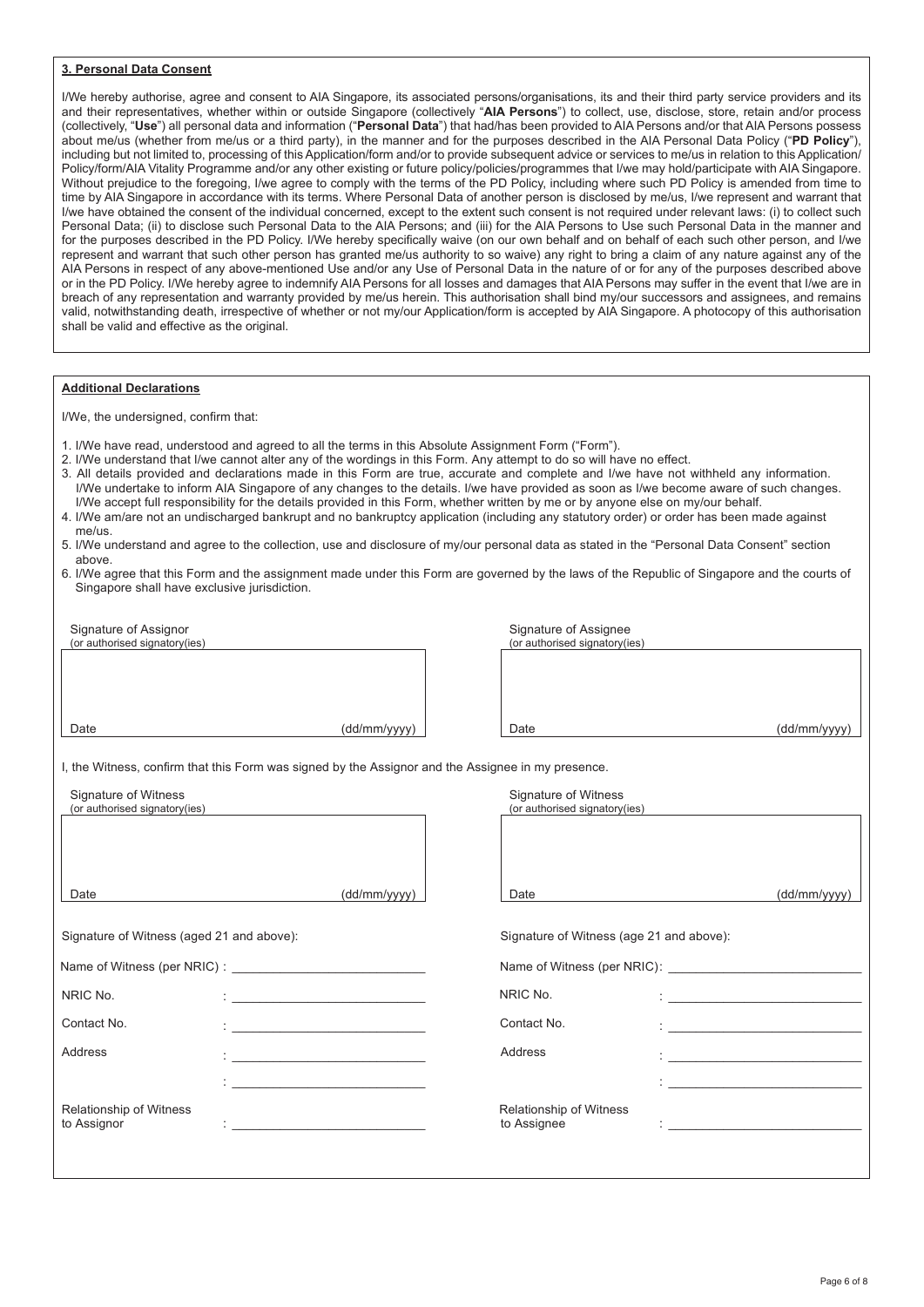# **Assignment of Policy Checklist Assignment of Policy Checklist**

#### **Please check that you have included all the necessary documents. Any omissions may result in a delay of the processing of your Absolute Assignment.** Please check that you

|                | For assignee (new policy owner - Individual)                                            |                                                                                                                                                                                                            |             |  |  |
|----------------|-----------------------------------------------------------------------------------------|------------------------------------------------------------------------------------------------------------------------------------------------------------------------------------------------------------|-------------|--|--|
| S/N            | <b>Required Documents</b>                                                               | <b>Points to Note</b>                                                                                                                                                                                      | <b>Tick</b> |  |  |
| 1              | Absolute Assignment Form                                                                | All fields in this form must be completed (no blank fields).                                                                                                                                               |             |  |  |
| $\overline{2}$ | Enhanced Due Diligence Form                                                             | Completed by new owner.                                                                                                                                                                                    |             |  |  |
| 3              | <b>CRS Individual Self Certification Form</b>                                           | Completed by new owner.                                                                                                                                                                                    |             |  |  |
|                |                                                                                         | Proof of Residential Address if your ID does not contain your<br>residential address.                                                                                                                      |             |  |  |
|                |                                                                                         | We accept letters from government agency/ bank statement/ utility/<br>telephone bills addressed to you (dated within the last 6 months).                                                                   |             |  |  |
| 4              | FATCA Declaration Form if Assignee declares<br>that he/she is a US Person, to complete: | Completed by new owner                                                                                                                                                                                     |             |  |  |
|                | -W9 if you are a U.S Person; or<br>- W8BEN if you are not a U.S Person.                 |                                                                                                                                                                                                            |             |  |  |
| 5              | ID/ Passport Copy (Assignor)                                                            | Photocopy of NRIC/Passport/Long-Term Pass or other relevant<br>identity documents (ID) with (i) assignor's/assignee's signature; and<br>(ii) signature of an AIA Financial Services Consultant / Insurance |             |  |  |
| 6              | ID/ Passport Copy (Assignee)                                                            | Representative or an independent third party witnessing the<br>assignor's/assignee's signing on the photocopy.                                                                                             |             |  |  |

# **For assignee (new policy owner - Entity)**

| S/N          | <b>Required Documents</b>                                                                                                                                           | <b>Points to Note</b>                                                                                                                                                                          | <b>Tick</b> |
|--------------|---------------------------------------------------------------------------------------------------------------------------------------------------------------------|------------------------------------------------------------------------------------------------------------------------------------------------------------------------------------------------|-------------|
| $\mathbf{1}$ | Absolute Assignment Form                                                                                                                                            | All fields in this form must be completed (no blank fields).                                                                                                                                   |             |
| 2            | A copy of Accounting and Corporate<br>Regulatory Authority (ACRA) search or<br>Certificate of Incumbency                                                            | Certified True Copy that is dated within the last 6 months                                                                                                                                     |             |
| 3            | <b>Enhanced Due Diligence Form</b>                                                                                                                                  | Completed by new owner                                                                                                                                                                         |             |
| 4            | CRS Entity Self Certification Form                                                                                                                                  | Completed by new owner                                                                                                                                                                         |             |
| 5            | CRS Controlling Person Self-Certification<br>Form.                                                                                                                  | Completed by all Controlling Person(s) of an entity that is a Passive<br>Non-Financial Entity.                                                                                                 |             |
| 6            | FATCA Declaration Form if Assignee declares<br>that he/she is a US Person and complete:<br>-W9 if you are a U.S Person; or<br>-W8BEN-E if you are not a U.S Person. | Completed by new owner                                                                                                                                                                         |             |
| 7            | ID/ Passport Copy (Assignor)                                                                                                                                        | Photocopy of NRIC/Passport/Long-Term Pass or other identity<br>document (ID) with (i) signature of authorised signatory for this<br>assignment and (ii) signature of an AIA Financial Services |             |
| 8            | ID/ Passport Copy (Assignee)                                                                                                                                        | Consultant / Insurance Representative witnessing the authorised<br>signatory signing on the photocopy.                                                                                         |             |
| 9            | Authorised Signatory List (ASL) of entity                                                                                                                           | Certified True Copy dated within the last 6 months                                                                                                                                             |             |
| 10           | Additional Documents for Private Investment<br>Company                                                                                                              | Corporation Authorisation Form                                                                                                                                                                 |             |
|              |                                                                                                                                                                     | Certified True Copy of Accounting and Corporate Regulatory<br>Authority (ACRA) search or Certificate of Incumbency (dated within<br>last 6 months)                                             |             |
|              |                                                                                                                                                                     | Certified True Copy of the Minutes of Board Meeting/ Board<br>Resolution (dated within the last 6 month)                                                                                       |             |
|              |                                                                                                                                                                     | Certified True Copy of Certificate of Incorporation                                                                                                                                            |             |
|              |                                                                                                                                                                     | A Certified True Copy of Certificate of Good Standing                                                                                                                                          |             |